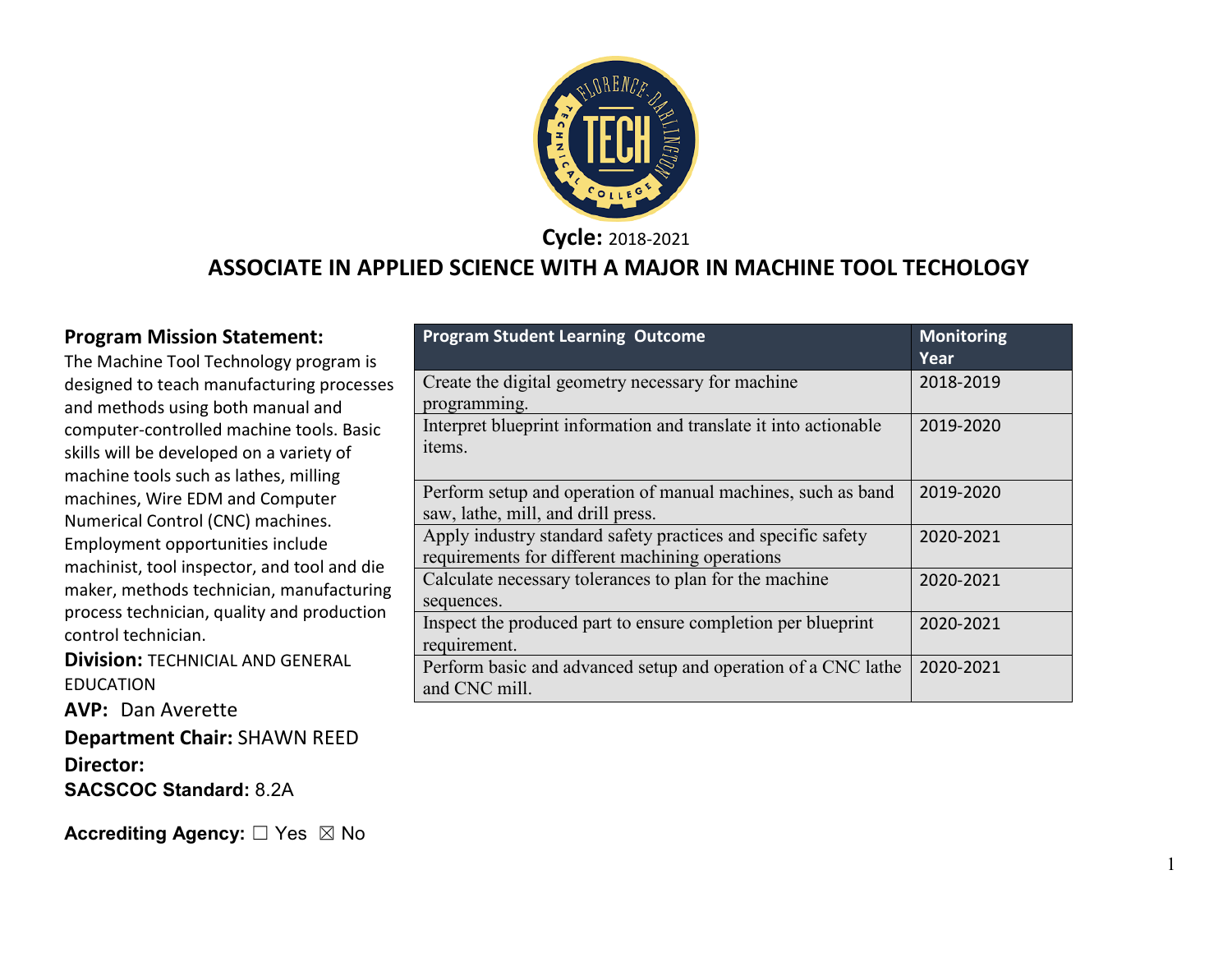**Name**: NA **Certification Exam(s):** ☐ Yes ☐ No **Agency Name: Credential:**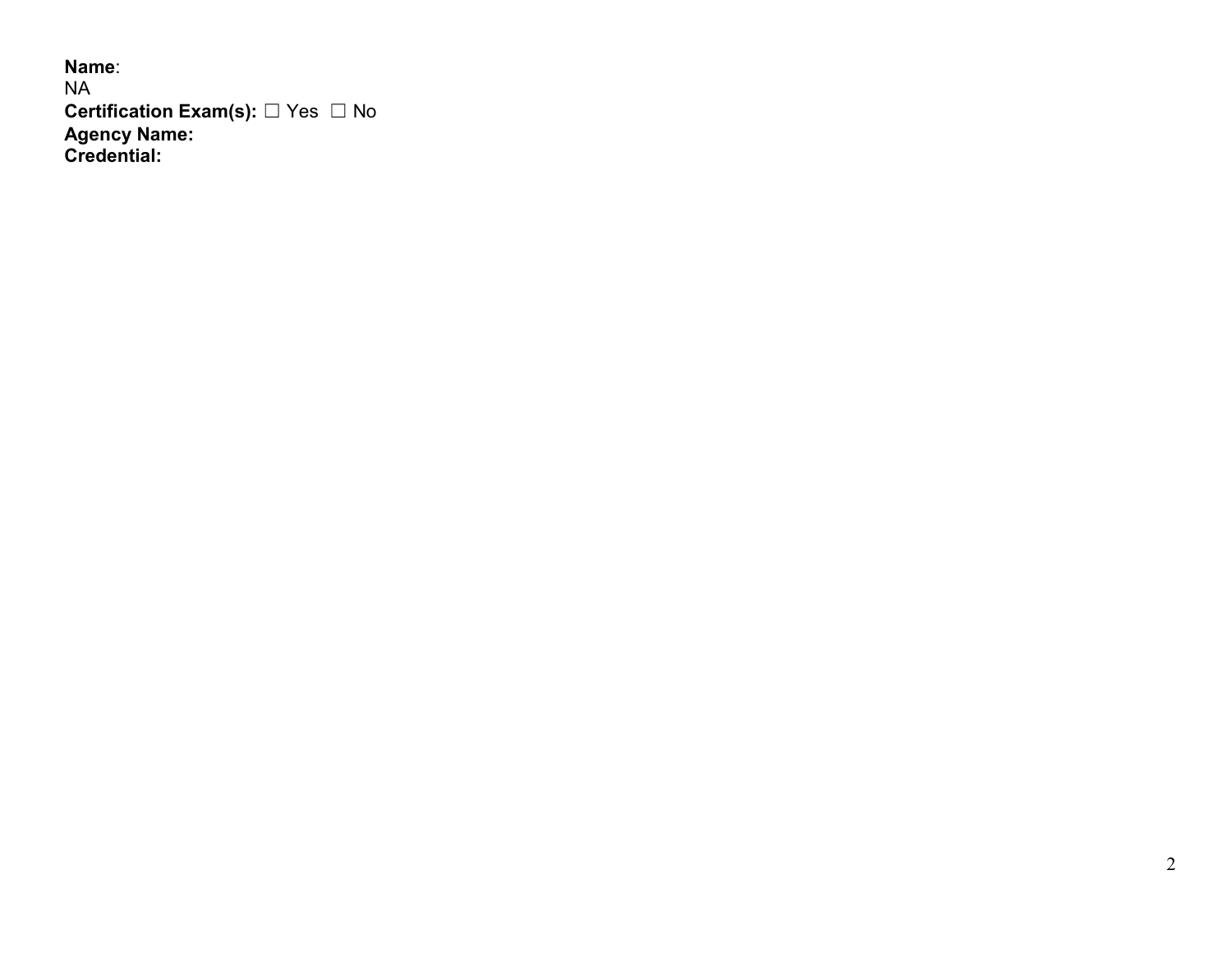| A. Program<br><b>Student Learning</b><br><b>Outcomes</b>                | <b>B.</b> What<br>courses<br>are<br><b>PSLOs</b><br><b>Assessed</b>                  | C. Methods for<br><b>Outcomes</b><br><b>Assessment</b>                                                                                                             | <b>D. Expected Level</b><br>of Program<br>Performance                                         | E. Data Collection F. Results                                                                 |                                                                                                                                      | <b>G. Plan For Improvement</b>                                                                                                                                                         |
|-------------------------------------------------------------------------|--------------------------------------------------------------------------------------|--------------------------------------------------------------------------------------------------------------------------------------------------------------------|-----------------------------------------------------------------------------------------------|-----------------------------------------------------------------------------------------------|--------------------------------------------------------------------------------------------------------------------------------------|----------------------------------------------------------------------------------------------------------------------------------------------------------------------------------------|
| What should the<br>graduates of your<br>program be able to<br>do?       | Where do<br>you see<br>evidence<br>that the<br>student<br>can do<br>these<br>things? | How does your<br>program evaluate<br>student/graduate<br>skills/abilities?                                                                                         | What is the expected<br>level of student<br>performance for the<br>program?                   | When will you collect<br>the data needed to<br>evaluate the<br>performance of the<br>program? | What are the<br>results of the<br>evaluation?<br>NOTE: include<br>student ratio with<br>all results.                                 | How will you use this information<br>to improve the program                                                                                                                            |
| Create the digital<br>geometry necessary<br>for machine<br>programming. | <b>MTT 251</b>                                                                       | Students identify<br>the proper G and<br>M codes related<br>to the basic<br>programming of<br>Computer<br><b>Numerical Control</b><br>(CNC) machines<br>(MTT 251). | 80% of the students<br>will pass the G & M<br>code test with a<br>score of 70% or<br>greater. | <b>Fall 2018</b>                                                                              | 11 out of 12<br>students (91.7%)<br>passed the G &<br>M code test with<br>a score of 70% or<br>greater. Class<br>average was<br>91%. | The expected learning level was<br>met. The MTT faculty has<br>decided to reinforce G and M<br>Codes by allowing students to<br>spend more time on<br>programming the CNC<br>machines. |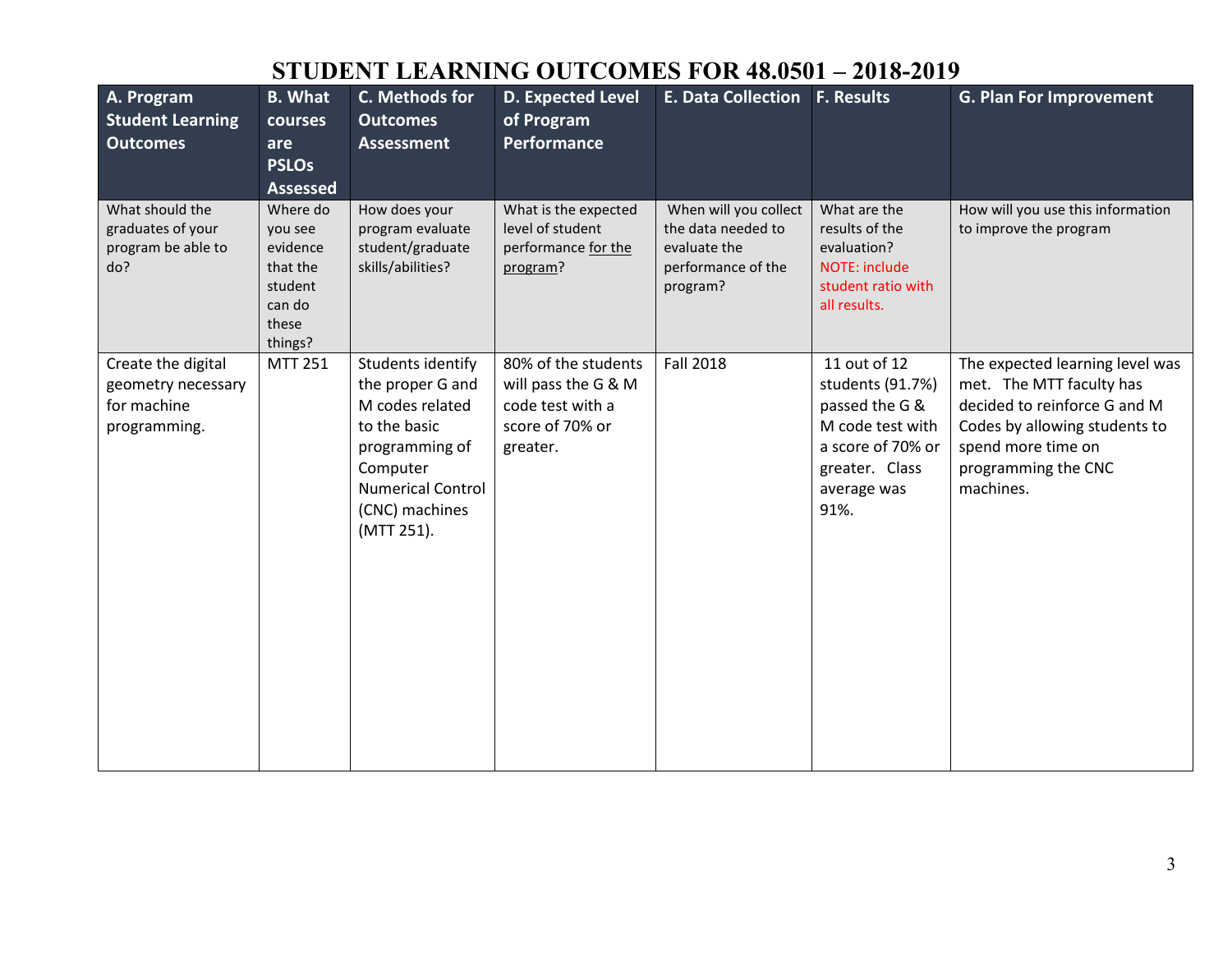| A. Program<br><b>Student Learning</b><br><b>Outcomes</b>                         | <b>B.</b> What<br>courses<br>are<br><b>PSLOs</b><br><b>Assessed</b>                  | C. Methods for<br><b>Outcomes</b><br><b>Assessment</b>                         | <b>D. Expected Level</b><br>of Program<br><b>Performance</b>                       | E. Data Collection F. Results                                                                 |                                                                                                                                  | <b>G. Plan For Improvement</b>                                                                                                                                        |
|----------------------------------------------------------------------------------|--------------------------------------------------------------------------------------|--------------------------------------------------------------------------------|------------------------------------------------------------------------------------|-----------------------------------------------------------------------------------------------|----------------------------------------------------------------------------------------------------------------------------------|-----------------------------------------------------------------------------------------------------------------------------------------------------------------------|
| What should the<br>graduates of your<br>program be able to<br>do?                | Where do<br>you see<br>evidence<br>that the<br>student<br>can do<br>these<br>things? | How does your<br>program evaluate<br>student/graduate<br>skills/abilities?     | What is the expected<br>level of student<br>performance for the<br>program?        | When will you collect<br>the data needed to<br>evaluate the<br>performance of the<br>program? | What are the<br>results of the<br>evaluation?<br>NOTE: include<br>student ratio with<br>all results.                             | How will you use this information<br>to improve the program                                                                                                           |
| Interpret blueprint<br>information and<br>translate it into<br>actionable items. | <b>MTT 250</b>                                                                       | Students prepare<br>a program to<br>contour a simple<br>part on a CNC<br>mill. | 100% of students<br>will make a grade of<br>70% or above on<br>G02-G03 mill block. | Summer 2020                                                                                   | 8 out of 8<br>students (100%)<br>passed the<br>project with a<br>70% or above.<br>Class average on<br>this project was a<br>97%. | The expected learning level was<br>met and the faculty will<br>continue to evaluate this<br>learning outcomes with other<br>classes that deal with CNC<br>programing. |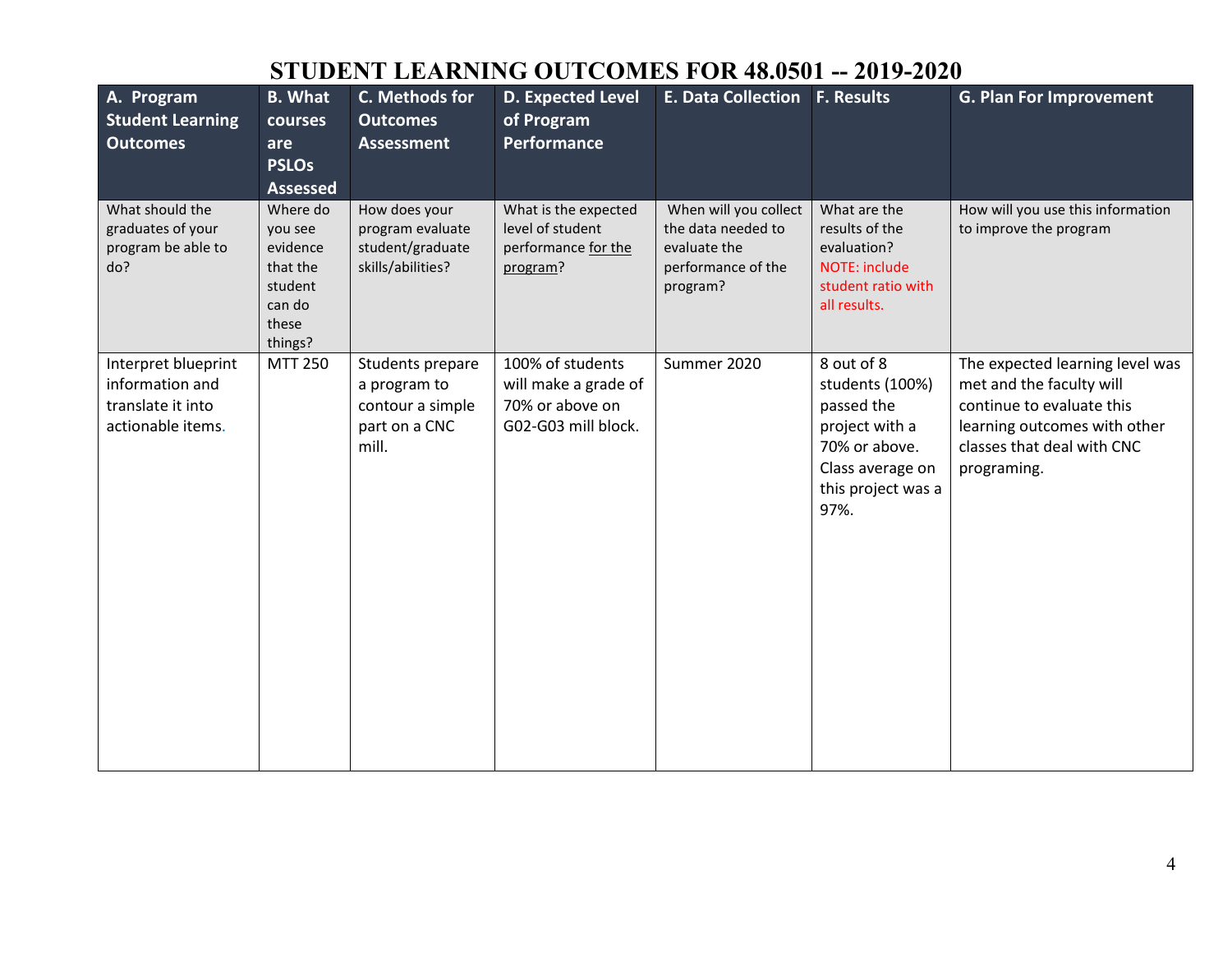| A. Program<br><b>Student Learning</b><br><b>Outcomes</b>                                                       | <b>B.</b> What<br>courses<br>are PSLOs<br><b>Assessed</b>                         | C. Methods for<br><b>Outcomes</b><br><b>Assessment</b>                                | D. Expected Level<br>of Program<br><b>Performance</b>                                               | <b>E. Data Collection</b>                                                                     | <b>F. Results</b>                                                                                                                                                                                 | <b>G. Plan For Improvement</b>                                                                                                                                                                                                                |
|----------------------------------------------------------------------------------------------------------------|-----------------------------------------------------------------------------------|---------------------------------------------------------------------------------------|-----------------------------------------------------------------------------------------------------|-----------------------------------------------------------------------------------------------|---------------------------------------------------------------------------------------------------------------------------------------------------------------------------------------------------|-----------------------------------------------------------------------------------------------------------------------------------------------------------------------------------------------------------------------------------------------|
| What should the<br>graduates of your<br>program be able to<br>do?                                              | Where do<br>vou see<br>evidence<br>that the<br>student can<br>do these<br>things? | How does your<br>program evaluate<br>student/graduate<br>skills/abilities?            | What is the expected<br>level of student<br>performance for the<br>program?                         | When will you<br>collect the data<br>needed to evaluate<br>the performance of<br>the program? | What are the<br>results of the<br>evaluation?<br>NOTE: include<br>student ratio with<br>all results.                                                                                              | How will you use this information<br>to improve the program                                                                                                                                                                                   |
| Perform setup and<br>operation of<br>manual machines,<br>such as band saw,<br>lathe, mill, and drill<br>press. | <b>MTT 112</b>                                                                    | <b>MTT Degree</b><br>students will<br>demonstrate<br>basic operations<br>on the mill. | 100% of MTT<br>degree students will<br>make a grade of<br>70% or better on<br>pass/fail mill block. | Spring 2020                                                                                   | 9 out 11 students<br>(81.8%) made a<br>70% or above on<br>this project. Class<br>average on this<br>project was an<br>80% with 2<br>students who did<br>not make the<br>required 70% or<br>above. | The expected learning outcome<br>was not met. The MTT faculty<br>determined the students<br>needed extra time on the<br>machine and part alignment to<br>help ensure the tolerance of<br>0.002 of inch can be achieved<br>on future projects. |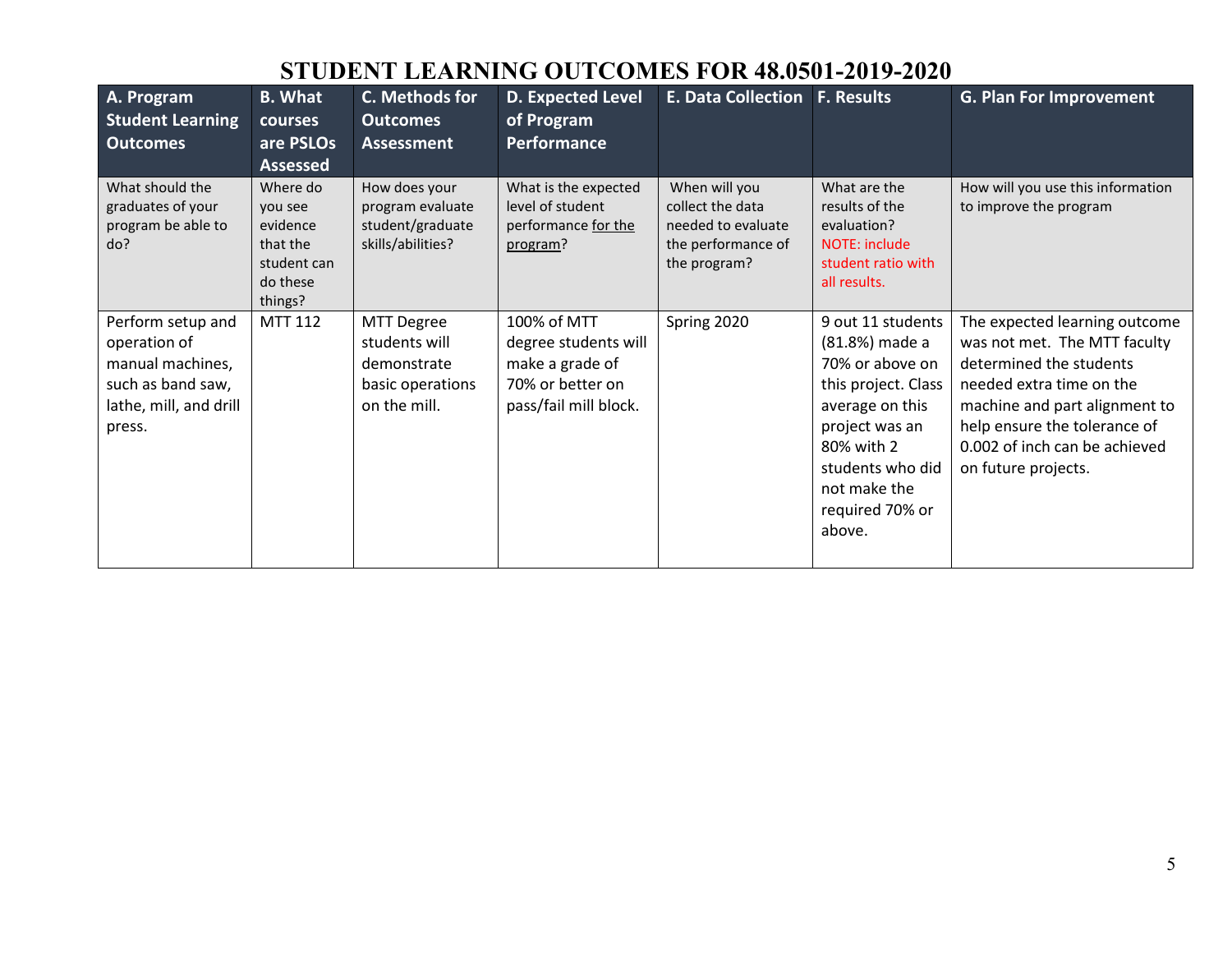| A. Program<br><b>Student Learning</b><br><b>Outcomes</b>                                                                        | <b>B.</b> What<br>courses are<br><b>PSLOs</b><br><b>Assessed</b>               | C. Methods for<br><b>Outcomes</b><br><b>Assessment</b>                     | <b>D. Expected Level</b><br>of Program<br><b>Performance</b>                             | E. Data<br><b>Collection</b>                                                                  | <b>F. Results</b>                                                                                           | <b>G. Plan For Improvement</b>                                                                                                                                                                       |
|---------------------------------------------------------------------------------------------------------------------------------|--------------------------------------------------------------------------------|----------------------------------------------------------------------------|------------------------------------------------------------------------------------------|-----------------------------------------------------------------------------------------------|-------------------------------------------------------------------------------------------------------------|------------------------------------------------------------------------------------------------------------------------------------------------------------------------------------------------------|
| What should the<br>graduates of your<br>program be able to<br>do?                                                               | Where do you<br>see evidence<br>that the<br>student can<br>do these<br>things? | How does your<br>program evaluate<br>student/graduate<br>skills/abilities? | What is the expected<br>level of student<br>performance for the<br>program?              | When will you collect<br>the data needed to<br>evaluate the<br>performance of the<br>program? | What are the<br>results of the<br>evaluation?<br><b>NOTE: include</b><br>student ratio with<br>all results. | How will you use this information<br>to improve the program                                                                                                                                          |
| Apply industry<br>standard safety<br>practices and<br>specific safety<br>requirements for<br>different machining<br>operations. | <b>MTT 111</b>                                                                 | All MTT students<br>are required to<br>take a safety test.                 | 100% of MTT<br>students will pass<br>the safety test with<br>a grade of 80% or<br>above. | <b>Fall 2020</b>                                                                              | 9 out 9 students<br>(100%) made a<br>grade of 80% or<br>above.<br>Class average<br>was 98.2%.               | The expected learning level<br>was met and the faculty will<br>continue to evaluate this<br>learning outcome with other<br>classes, since safety is the most<br>important outcome in the<br>program. |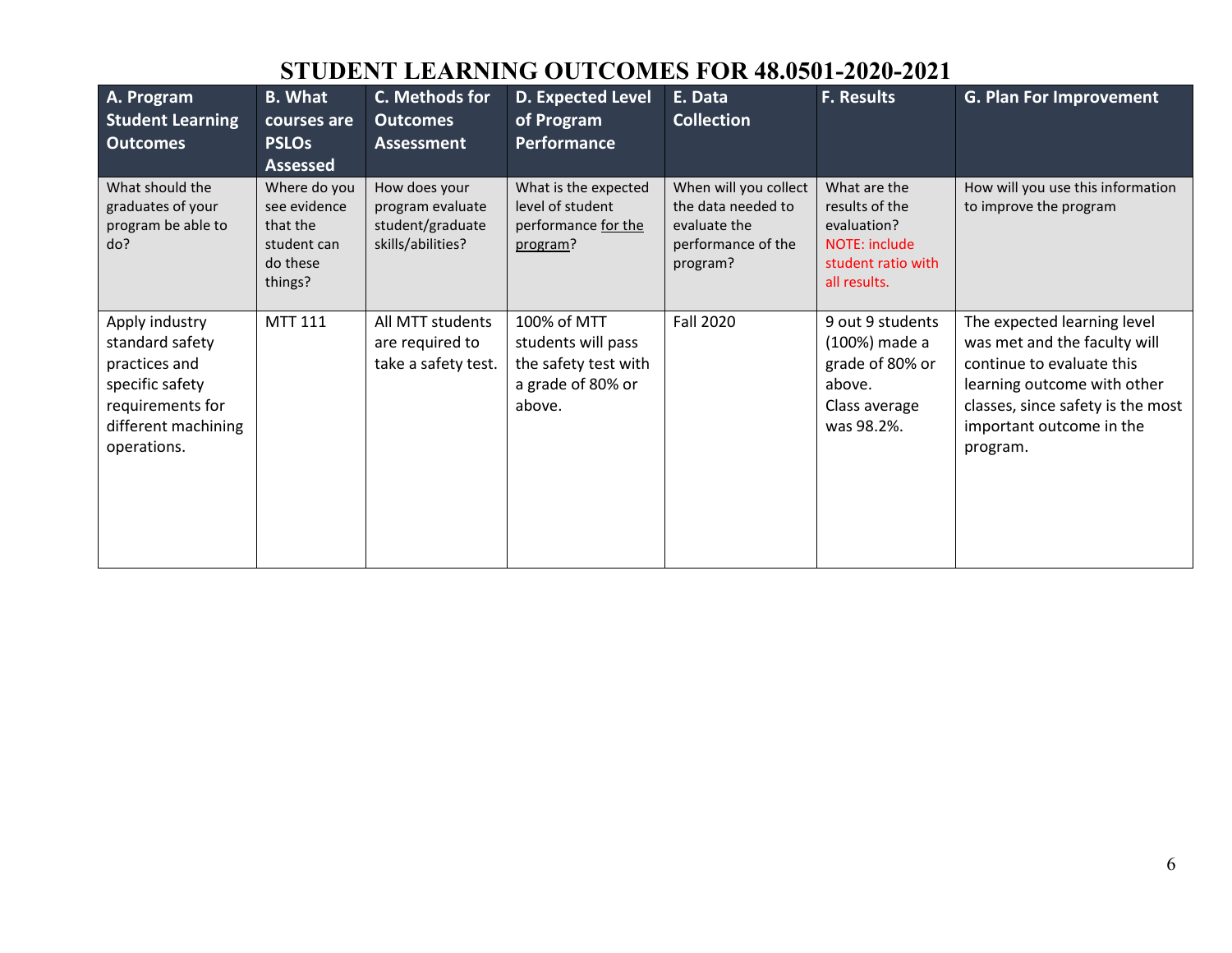| A. Program<br><b>Student Learning</b><br><b>Outcomes</b>                   | <b>B.</b> What<br>courses are<br><b>PSLOs</b><br><b>Assessed</b>               | C. Methods for<br><b>Outcomes</b><br><b>Assessment</b>                     | <b>D. Expected Level</b><br>of Program<br>Performance                                                              | E. Data<br><b>Collection</b>                                                                  | <b>F. Results</b>                                                                                           | <b>G. Plan For Improvement</b>                                                                                                                                                                                                                    |
|----------------------------------------------------------------------------|--------------------------------------------------------------------------------|----------------------------------------------------------------------------|--------------------------------------------------------------------------------------------------------------------|-----------------------------------------------------------------------------------------------|-------------------------------------------------------------------------------------------------------------|---------------------------------------------------------------------------------------------------------------------------------------------------------------------------------------------------------------------------------------------------|
| What should the<br>graduates of your<br>program be able to<br>do?          | Where do you<br>see evidence<br>that the<br>student can<br>do these<br>things? | How does your<br>program evaluate<br>student/graduate<br>skills/abilities? | What is the expected<br>level of student<br>performance for the<br>program?                                        | When will you collect<br>the data needed to<br>evaluate the<br>performance of the<br>program? | What are the<br>results of the<br>evaluation?<br><b>NOTE: include</b><br>student ratio with<br>all results. | How will you use this information<br>to improve the program                                                                                                                                                                                       |
| Calculate necessary<br>tolerances to plan<br>for the machine<br>sequences. | MTT 113                                                                        | Students perform<br>advanced<br>operation on the<br>manual lathe.          | 100% of the<br>students will make<br>a 70% or higher on<br>MTT 113 project<br>Pass/Fail Lathe<br>Chucking project. | Summer 2021                                                                                   | 7 out of 11<br>students (63.6%)<br>made a grade of<br>70% or higher.<br>Class average<br>was 63%.           | The expected learning outcome<br>was not met. The 4 students<br>who did not meet the<br>benchmark did not complete<br>the course due to COVID-19<br>shut down. The faculty will<br>encourage the students be<br>more aware of time<br>management. |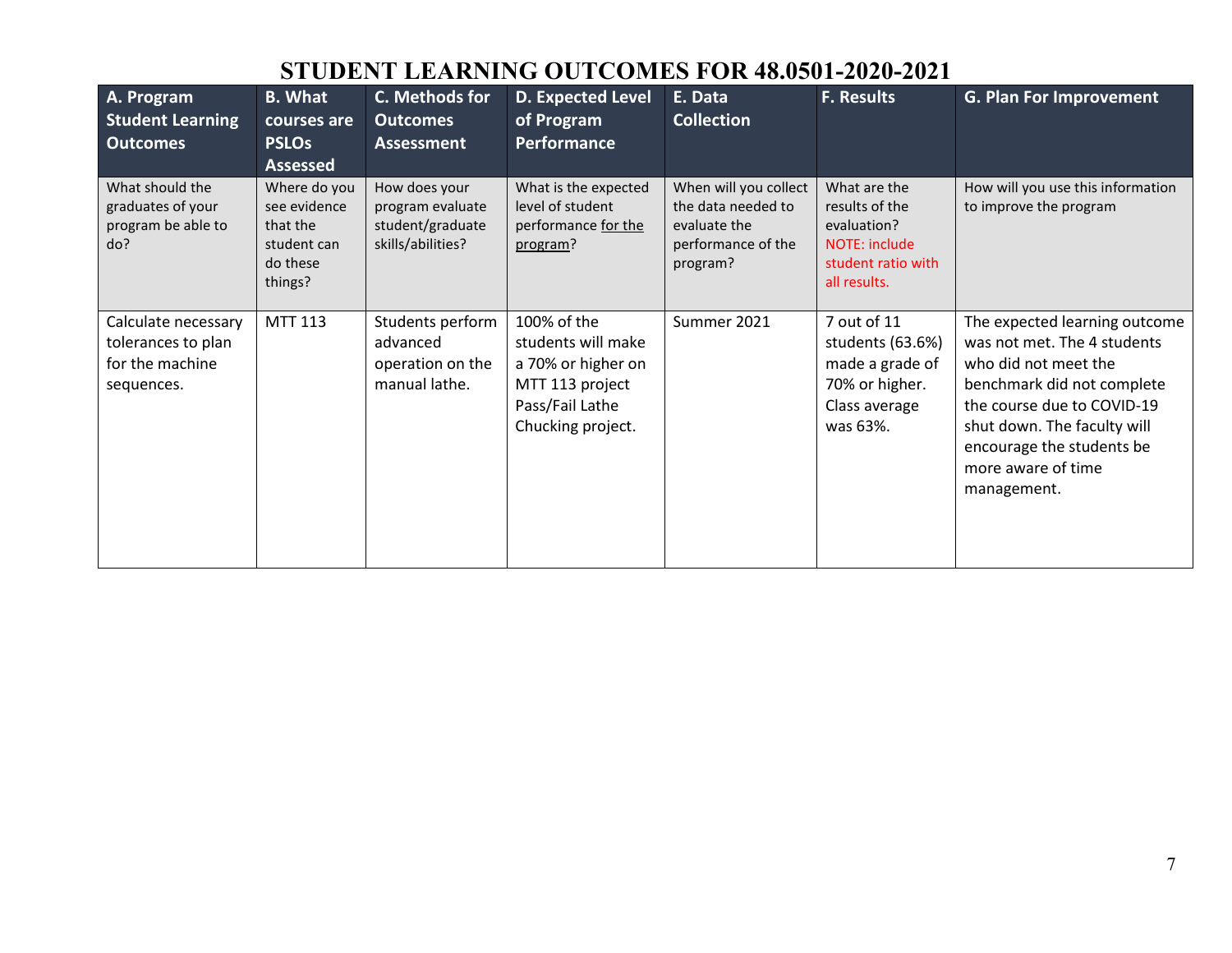| A. Program<br><b>Student Learning</b><br><b>Outcomes</b>                              | <b>B.</b> What<br>courses are<br><b>PSLOs</b><br><b>Assessed</b>               | C. Methods for<br><b>Outcomes</b><br><b>Assessment</b>                                                                                               | D. Expected Level<br>of Program<br>Performance                                                                                 | E. Data<br><b>Collection</b>                                                                  | <b>F. Results</b>                                                                                                                                                         | <b>G. Plan For Improvement</b>                                                                                                            |
|---------------------------------------------------------------------------------------|--------------------------------------------------------------------------------|------------------------------------------------------------------------------------------------------------------------------------------------------|--------------------------------------------------------------------------------------------------------------------------------|-----------------------------------------------------------------------------------------------|---------------------------------------------------------------------------------------------------------------------------------------------------------------------------|-------------------------------------------------------------------------------------------------------------------------------------------|
| What should the<br>graduates of your<br>program be able to<br>do?                     | Where do you<br>see evidence<br>that the<br>student can<br>do these<br>things? | How does your<br>program evaluate<br>student/graduate<br>skills/abilities?                                                                           | What is the expected<br>level of student<br>performance for the<br>program?                                                    | When will you collect<br>the data needed to<br>evaluate the<br>performance of the<br>program? | What are the<br>results of the<br>evaluation?<br>NOTE: include<br>student ratio with<br>all results.                                                                      | How will you use this information<br>to improve the program                                                                               |
| Inspect the<br>produced part to<br>ensure completion<br>per blueprint<br>requirement. | <b>MTT 113</b>                                                                 | Students will<br>setup the lathe<br>and/or mill<br>correctly and<br>produce a first<br>article that is<br>accurate<br>according to the<br>blueprint. | 100% of graduates<br>will make a grade of<br>70% or higher on<br>the Milling Cutter<br>Arbor mill/lathe<br>project in MTT 113. | Summer 2021                                                                                   | 11 out of 11<br>students (100%)<br>made a grade of<br>70% or higher on<br>the Milling<br><b>Cutter Arbor</b><br>mill/lathe project<br>in MTT 113. Class<br>average 82.5%. | The expected learning level<br>was met and the faculty will<br>continue to evaluate the<br>progress of insuring blueprint<br>requirement. |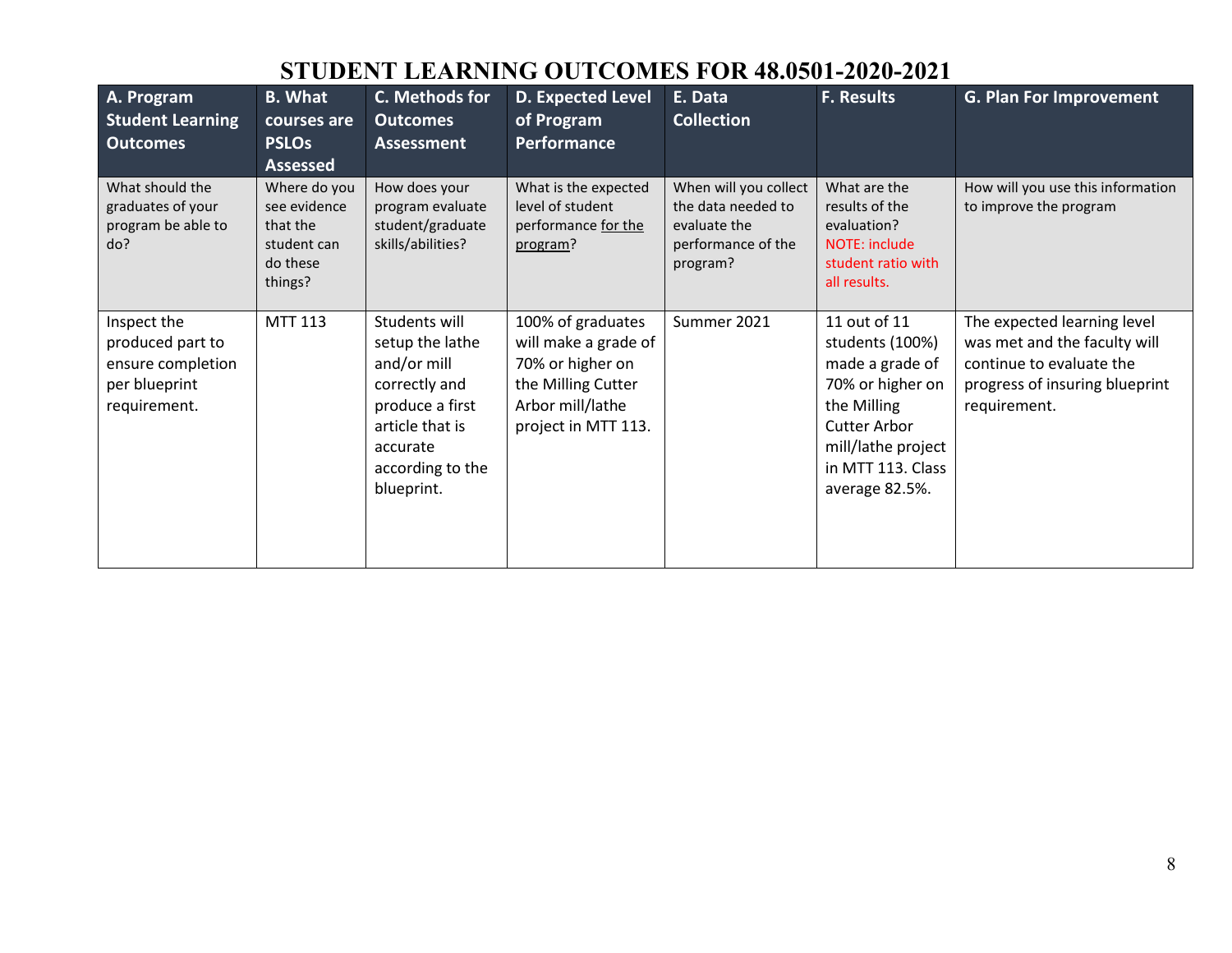| A. Program<br><b>Student Learning</b><br><b>Outcomes</b>                                 | <b>B.</b> What<br>courses are<br><b>PSLOs</b><br><b>Assessed</b>               | C. Methods for<br><b>Outcomes</b><br><b>Assessment</b>                           | <b>D. Expected Level</b><br>of Program<br>Performance                                               | E. Data<br><b>Collection</b>                                                                  | <b>F. Results</b>                                                                                                     | <b>G. Plan For Improvement</b>                                                                                                                                                   |
|------------------------------------------------------------------------------------------|--------------------------------------------------------------------------------|----------------------------------------------------------------------------------|-----------------------------------------------------------------------------------------------------|-----------------------------------------------------------------------------------------------|-----------------------------------------------------------------------------------------------------------------------|----------------------------------------------------------------------------------------------------------------------------------------------------------------------------------|
| What should the<br>graduates of your<br>program be able to<br>do?                        | Where do you<br>see evidence<br>that the<br>student can<br>do these<br>things? | How does your<br>program evaluate<br>student/graduate<br>skills/abilities?       | What is the expected<br>level of student<br>performance for the<br>program?                         | When will you collect<br>the data needed to<br>evaluate the<br>performance of the<br>program? | What are the<br>results of the<br>evaluation?<br>NOTE: include<br>student ratio with<br>all results.                  | How will you use this information<br>to improve the program                                                                                                                      |
| Perform basic and<br>advanced setup and<br>operation of a CNC<br><b>Machining Center</b> | <b>MTT 255</b>                                                                 | Student will<br>utilize tools in<br>the CAM library<br>to produce a<br>toolpath. | 100% of the<br>graduates will make<br>a grade of 70% or<br>higher on project 5<br>in MTT 255 class. | Spring 2021                                                                                   | 7 of 7 students<br>$(100%)$ passed<br>the required<br>assignment with<br>a 70% or above.<br>Class average<br>was 84%. | The expected learning level<br>was met and the faculty will<br>continue to evaluate the<br>progress of students to utilize<br>tools in the CAM library to<br>produce a toolpath. |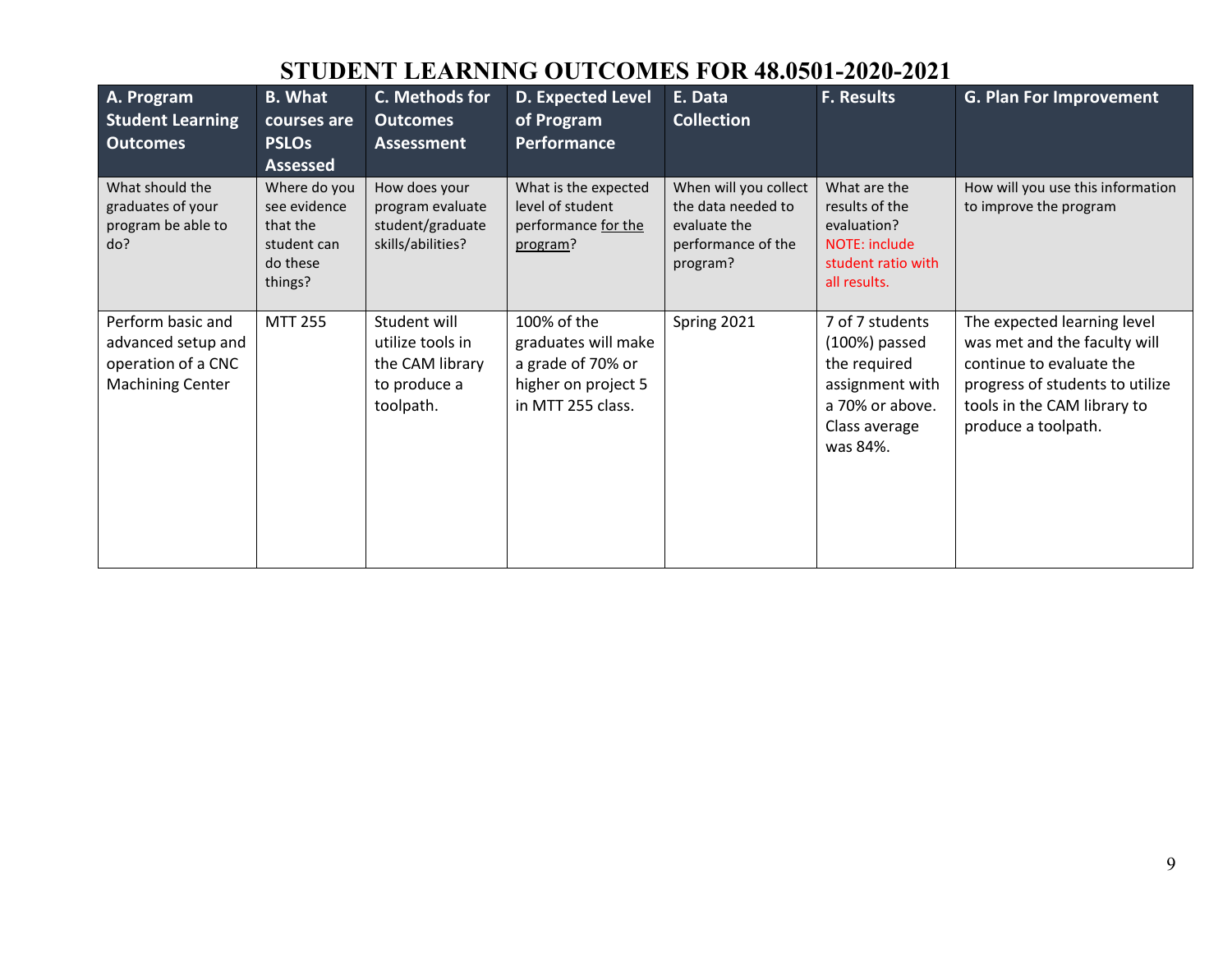#### **CONTINUOUS STUDENT IMPROVEMENT**

**In comparison to the last cycle the MTT department has been able to identify a short fall in tracking student improvement. The faculty in this cycle has been focusing on more hands-on projects to evaluate student learning outcomes because they feel this approach gives them a more accurate method to determine mastery of the concepts. The program's one major short fall from last cycle would be in the MTT 113 class' pass/fail projects. The students did struggle with holding tolerances to blueprint specifications which could be attributed to limited understanding on how the machine and material conditions affects the parts being made. The faculty has started to address this issue by requiring the students to inform the instructor the required steps of completing the project before the first attempt.**

**Overall, the MTT faculty feels that student performance will continue to improve. All the MTT students from these different cohorts are working in the field.**

#### **PROGRAM VITAL STATISICS**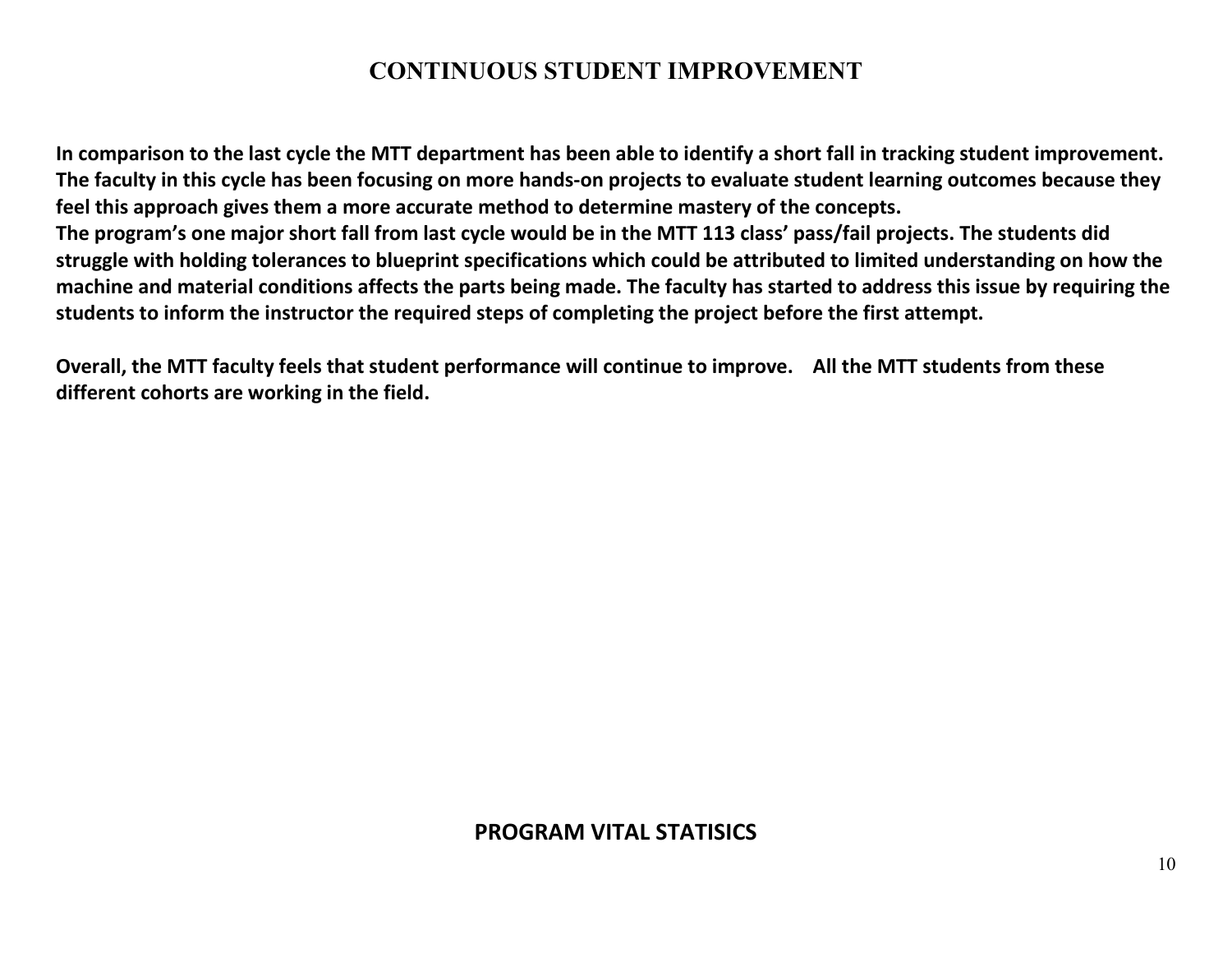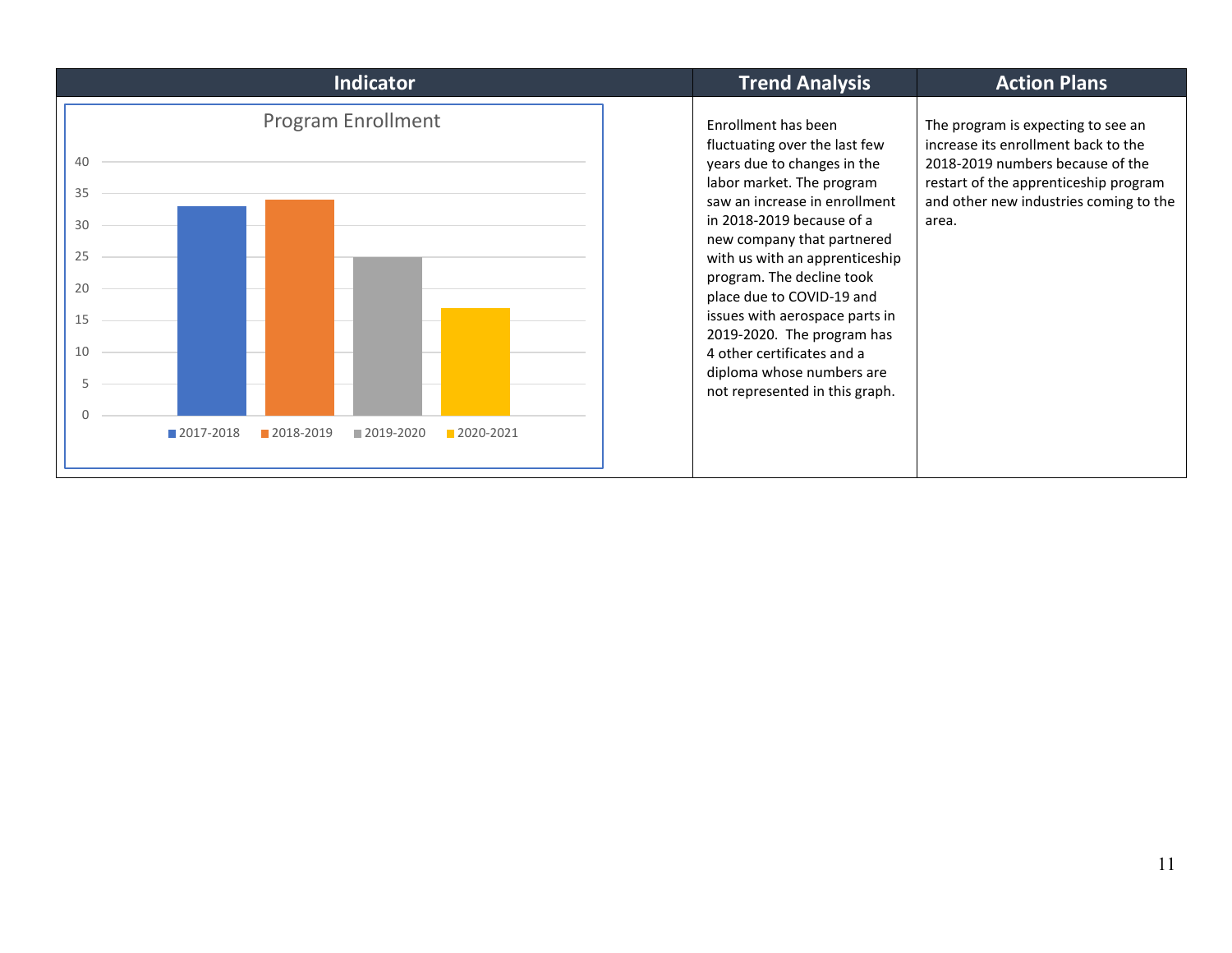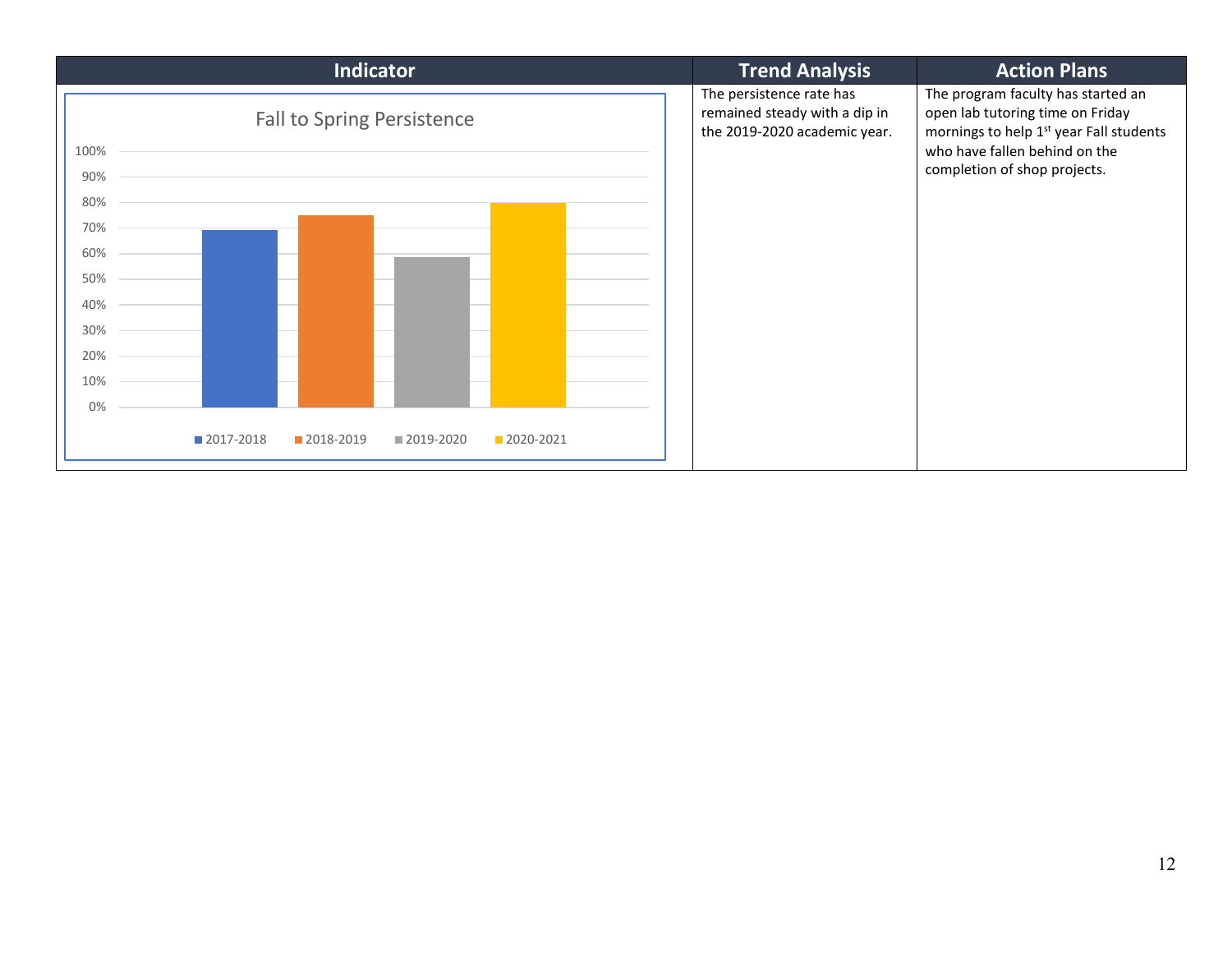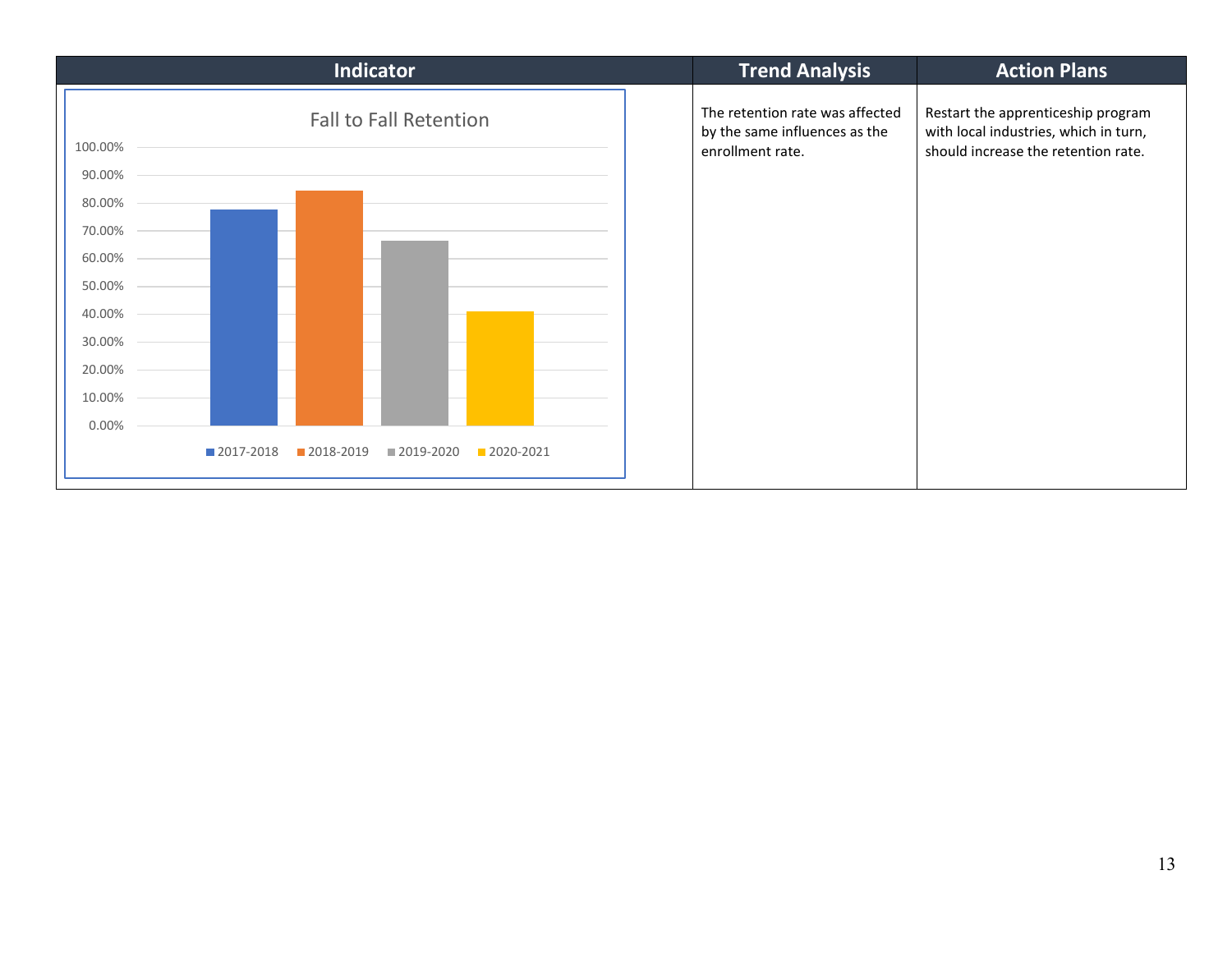